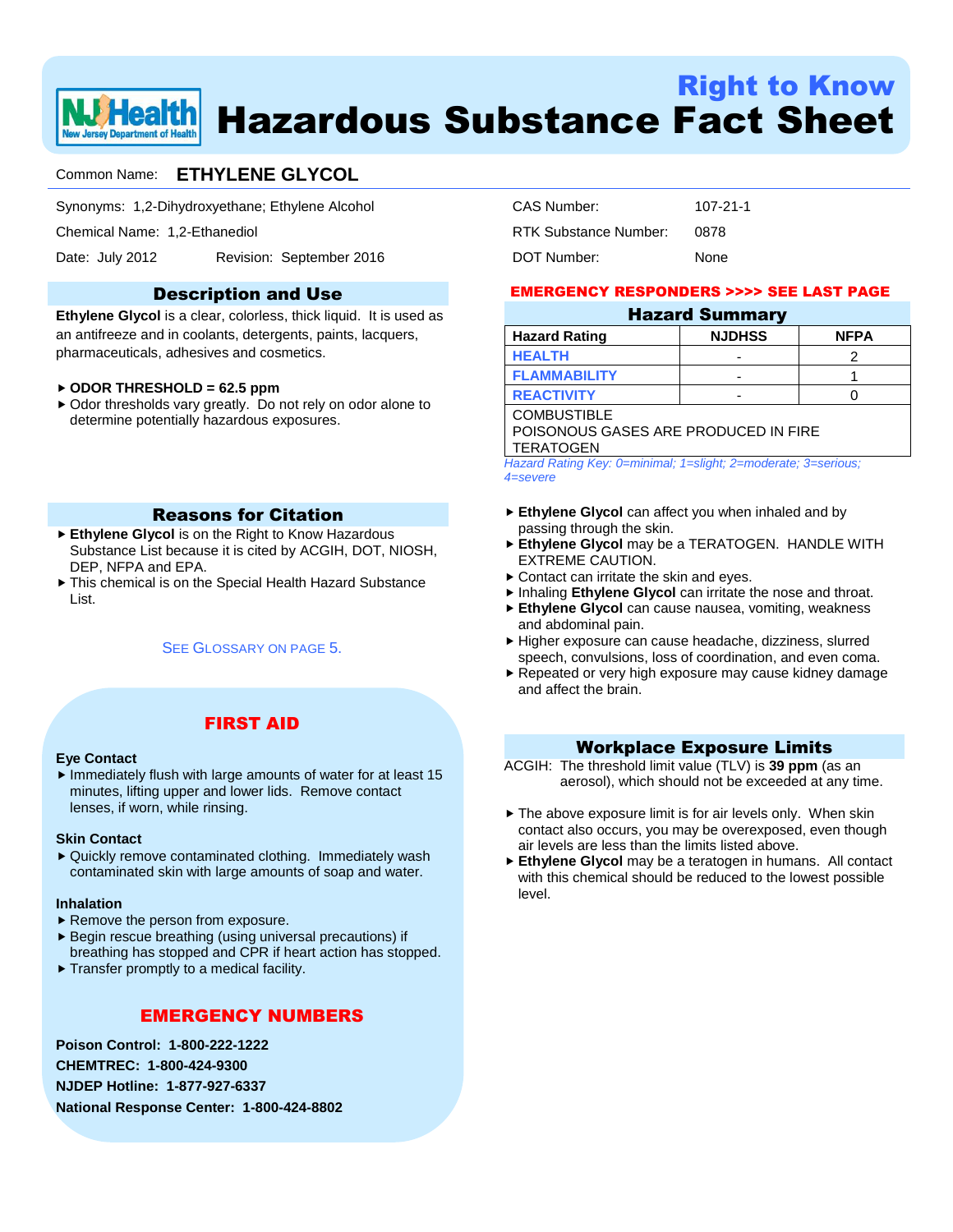# Determining Your Exposure

- Read the product manufacturer's Material Safety Data Sheet (MSDS) and the label to determine product ingredients and important safety and health information about the product mixture.
- For each individual hazardous ingredient, read the New Jersey Department of Health Hazardous Substance Fact Sheet, available on the RTK Program website (http://nj.gov/health/workplacehealthandsafety/right-toknow/) or in your facility's RTK Central File or Hazard Communication Standard file.
- ▶ You have a right to this information under the New Jersey Worker and Community Right to Know Act, the Public Employees Occupational Safety and Health (PEOSH) Act if you are a public worker in New Jersey, and under the federal Occupational Safety and Health Act (OSHA) if you are a private worker.
- ▶ The New Jersey Right to Know Act and the PEOSH Hazard Communication Standard (N.J.A.C. 12:100-7) requires most employers to label chemicals in the workplace and requires public employers to provide their employees with information concerning chemical hazards and controls. The federal OSHA Hazard Communication Standard (29 CFR 1910.1200) requires private employers to provide similar information and training to their employees.

This Fact Sheet is a summary of available information regarding the health hazards that may result from exposure. Duration of exposure, concentration of the substance and other factors will affect your susceptibility to any of the potential effects described below.

#### Health Hazard Information

#### **Acute Health Effects**

The following acute (short-term) health effects may occur immediately or shortly after exposure to **Ethylene Glycol**:

- ▶ Contact can irritate the skin and eyes.
- Inhaling **Ethylene Glycol** can irritate the nose and throat.
- **Ethylene Glycol** can cause nausea, vomiting, weakness and abdominal pain.
- Higher exposure can cause headache, dizziness, slurred speech, convulsions, loss of coordination, and even coma.

#### **Chronic Health Effects**

The following chronic (long-term) health effects can occur at some time after exposure to **Ethylene Glycol** and can last for months or years:

#### *Cancer Hazard*

 While **Ethylene Glycol** has been tested, it is not classifiable as to its potential to cause cancer.

#### *Reproductive Hazard*

- **Ethylene Glycol** may be a TERATOGEN in humans since it is a teratogen in animals.
- **Ethylene Glycol** may damage the developing fetus.

#### *Other Effects*

▶ Repeated or very high exposure may cause kidney damage and affect the brain.

# Medical

#### **Medical Testing**

If symptoms develop or overexposure is suspected, the following are recommended:

- $\blacktriangleright$  Kidney function tests
- Exam of the nervous system
- EEG

Any evaluation should include a careful history of past and present symptoms with an exam. Medical tests that look for damage already done are not a substitute for controlling exposure.

You have a legal right to request copies of your medical testing under the OSHA Access to Employee Exposure and Medical Records Standard (29 CFR 1910.1020).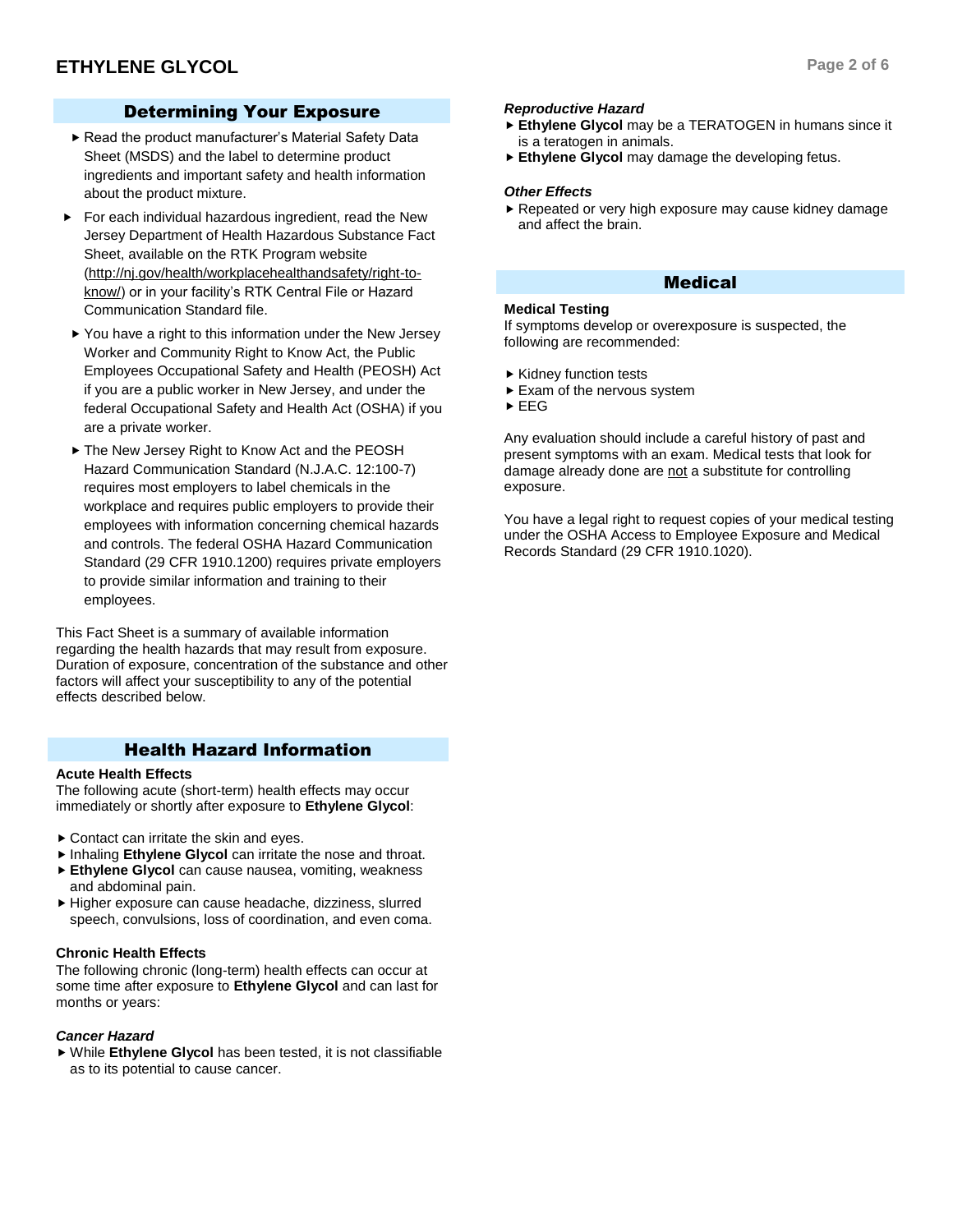# Workplace Controls and Practices

Very toxic chemicals, or those that are reproductive hazards or sensitizers, require expert advice on control measures if a less toxic chemical cannot be substituted. Control measures include: (1) enclosing chemical processes for severely irritating and corrosive chemicals, (2) using local exhaust ventilation for chemicals that may be harmful with a single exposure, and (3) using general ventilation to control exposures to skin and eye irritants. For further information on workplace controls, consult the NIOSH document on Control Banding a[t www.cdc.gov/niosh/topics/ctrlbanding/.](http://www.cdc.gov/niosh/topics/ctrlbanding/)

The following work practices are also recommended:

- Label process containers.
- $\blacktriangleright$  Provide employees with hazard information and training.
- Monitor airborne chemical concentrations.
- Use engineering controls if concentrations exceed recommended exposure levels.
- ▶ Provide eye wash fountains and emergency showers.
- Wash or shower if skin comes in contact with a hazardous material.
- Always wash at the end of the workshift.
- ▶ Change into clean clothing if clothing becomes contaminated.
- ▶ Do not take contaminated clothing home.
- ▶ Get special training to wash contaminated clothing.
- ▶ Do not eat, smoke, or drink in areas where chemicals are being handled, processed or stored.
- Wash hands carefully before eating, smoking, drinking, applying cosmetics or using the toilet.

# Personal Protective Equipment

The OSHA Personal Protective Equipment Standard (29 CFR 1910.132) requires employers to determine the appropriate personal protective equipment for each hazard and to train employees on how and when to use protective equipment.

The following recommendations are only guidelines and may not apply to every situation.

#### **Gloves and Clothing**

- Avoid skin contact with **Ethylene Glycol**. Wear personal protective equipment made from material that can not be permeated or degraded by this substance. Safety equipment suppliers and manufacturers can provide recommendations on the most protective glove and clothing material for your operation.
- The recommended glove materials for **Ethylene Glycol** are Butyl, Nitrile, Neoprene, Natural Rubber, Silver Shield®/4H®, Viton, Viton/Butyl and Barrier®.
- The recommended protective clothing materials for **Ethylene Glycol** are Tychem® SL, BR, CSM and TK; and Trellchem® HPS and VPS, or the equivalent.
- All protective clothing (suits, gloves, footwear, headgear) should be clean, available each day, and put on before work.

#### **Eye Protection**

 Wear indirect vent goggles when working with liquids that may splash, spray or mist. A face shield is also required if the liquid is severely irritating or corrosive to the skin and eyes.

#### **Respiratory Protection**

*Improper use of respirators is dangerous.* Respirators should only be used if the employer has implemented a written program that takes into account workplace conditions, requirements for worker training, respirator fit testing, and medical exams, as described in the OSHA Respiratory Protection Standard (29 CFR 1910.134). **Only NIOSH approved respirators should be used.**

- Where the potential exists for exposure over **39 mg/m<sup>3</sup>** , use a respirator with a combination organic vapor and P100 cartridge. Increased protection is obtained from full facepiece powered-air purifying respirators.
- Leave the area immediately if (1) while wearing a filter or cartridge respirator you can smell, taste, or otherwise detect **Ethylene Glycol**, (2) while wearing particulate filters abnormal resistance to breathing is experienced, or (3) eye irritation occurs while wearing a full facepiece respirator. Check to make sure the respirator-to-face seal is still good. If it is, replace the filter or cartridge. If the seal is no longer good, you may need a new respirator.
- Consider all potential sources of exposure in your workplace. You may need a combination of filters, prefilters or cartridges to protect against different forms of a chemical (such as vapor and mist) or against a mixture of chemicals.
- Where the potential for overexposure exists, use a suppliedair respirator with a full facepiece operated in a pressuredemand or other positive-pressure mode. For increased protection use in combination with an auxiliary self-contained breathing apparatus or an emergency escape air cylinder.

# Fire Hazards

If employees are expected to fight fires, they must be trained and equipped as stated in the OSHA Fire Brigades Standard (29 CFR 1910.156).

- **Ethylene Glycol** is a COMBUSTIBLE LIQUID.
- ▶ Use dry chemical, CO<sub>2</sub>, water spray or alcohol-resistant foam as extinguishing agents.
- POISONOUS GASES ARE PRODUCED IN FIRE.
- Use water spray to keep fire-exposed containers cool.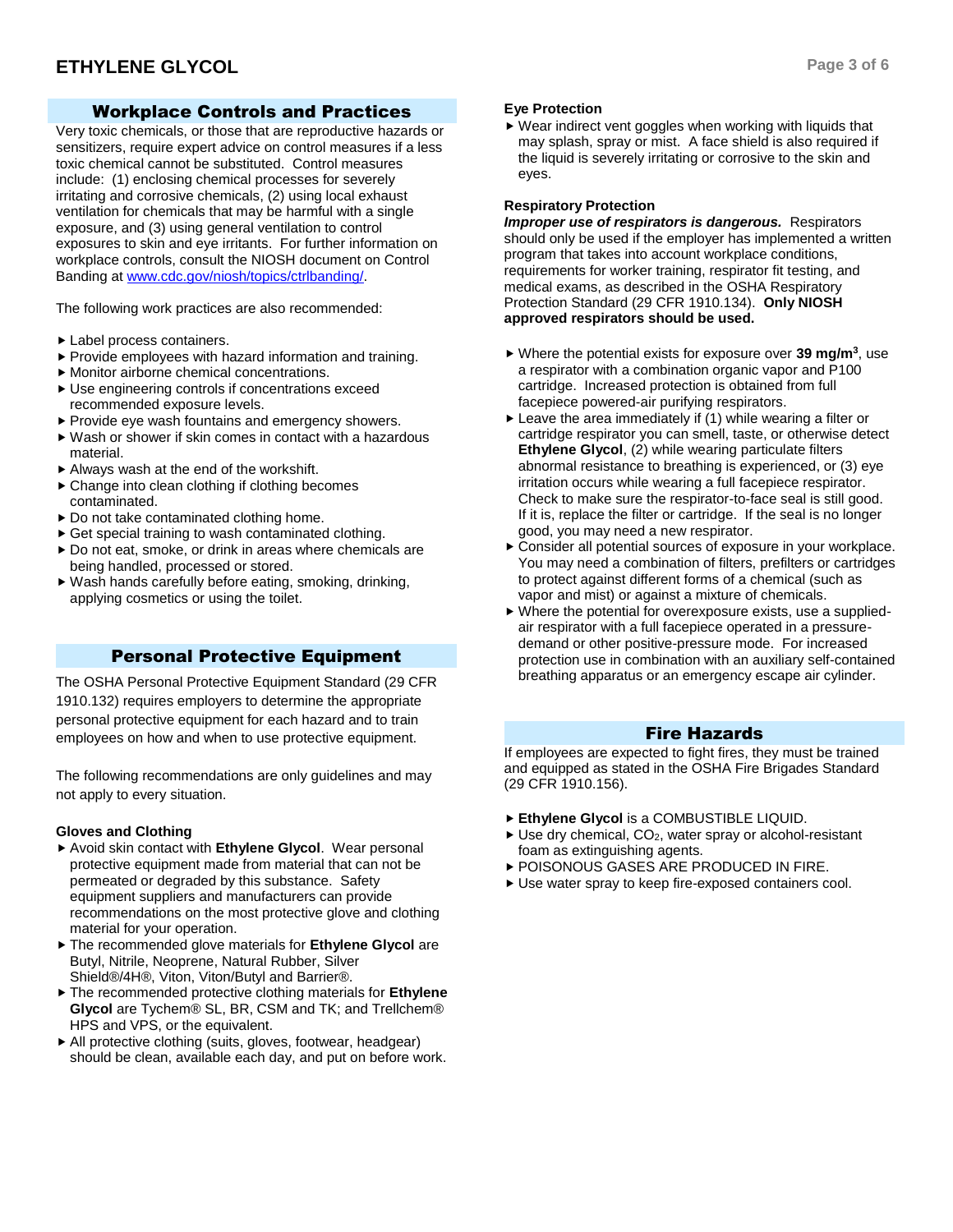# **ETHYLENE GLYCOL Page 4 of 6**

# Spills and Emergencies

If employees are required to clean-up spills, they must be properly trained and equipped. The OSHA Hazardous Waste Operations and Emergency Response Standard (29 CFR 1910.120) may apply.

If **Ethylene Glycol** is spilled or leaked, take the following steps:

- Evacuate personnel and secure and control entrance to the area.
- Eliminate all ignition sources.
- Absorb liquids in dry sand, earth, or a similar material and place into sealed containers for disposal.
- Ventilate and wash area after clean-up is complete.
- It may be necessary to contain and dispose of **Ethylene Glycol** as a HAZARDOUS WASTE. Contact your state Department of Environmental Protection (DEP) or your regional office of the federal Environmental Protection Agency (EPA) for specific recommendations.

# Handling and Storage

Prior to working with **Ethylene Glycol** you should be trained on its proper handling and storage.

- **Ethylene Glycol** is not compatible with OXIDIZING AGENTS (such as PERCHLORATES, PEROXIDES, PERMANGANATES, CHLORATES, NITRATES, CHLORINE, BROMINE and FLUORINE); STRONG ACIDS (such as HYDROCHLORIC, SULFURIC and NITRIC); STRONG BASES (such as SODIUM HYDROXIDE and POTASSIUM HYDROXIDE); ALIPHATIC AMINES; ISOCYANATES; CHLOROSULFONIC ACID; and OLEUM.
- Store in tightly closed containers in a cool, well-ventilated area away from MOISTURE.
- ▶ Sources of ignition, such as smoking and open flames, are prohibited where **Ethylene Glycol** is used, handled, or stored in a manner that could create a potential fire or explosion hazard.

# Occupational Health Information Resources

The New Jersey Department of Health, Occupational Health Service, offers multiple services in occupational health. These services include providing informational resources, educational materials, public presentations, and industrial hygiene and medical investigations and evaluations.

#### **For more information, please contact:**

New Jersey Department of Health Right to Know Program PO Box 368 Trenton, NJ 08625-0368 Phone: 609-984-2202 Fax: 609-984-7407 E-mail: rtk@doh.nj.gov Web address: http://www.state.nj.us/health/workplacehealthandsafety/ right-to-know/

*The Right to Know Hazardous Substance Fact Sheets are not intended to be copied and sold for commercial purposes.*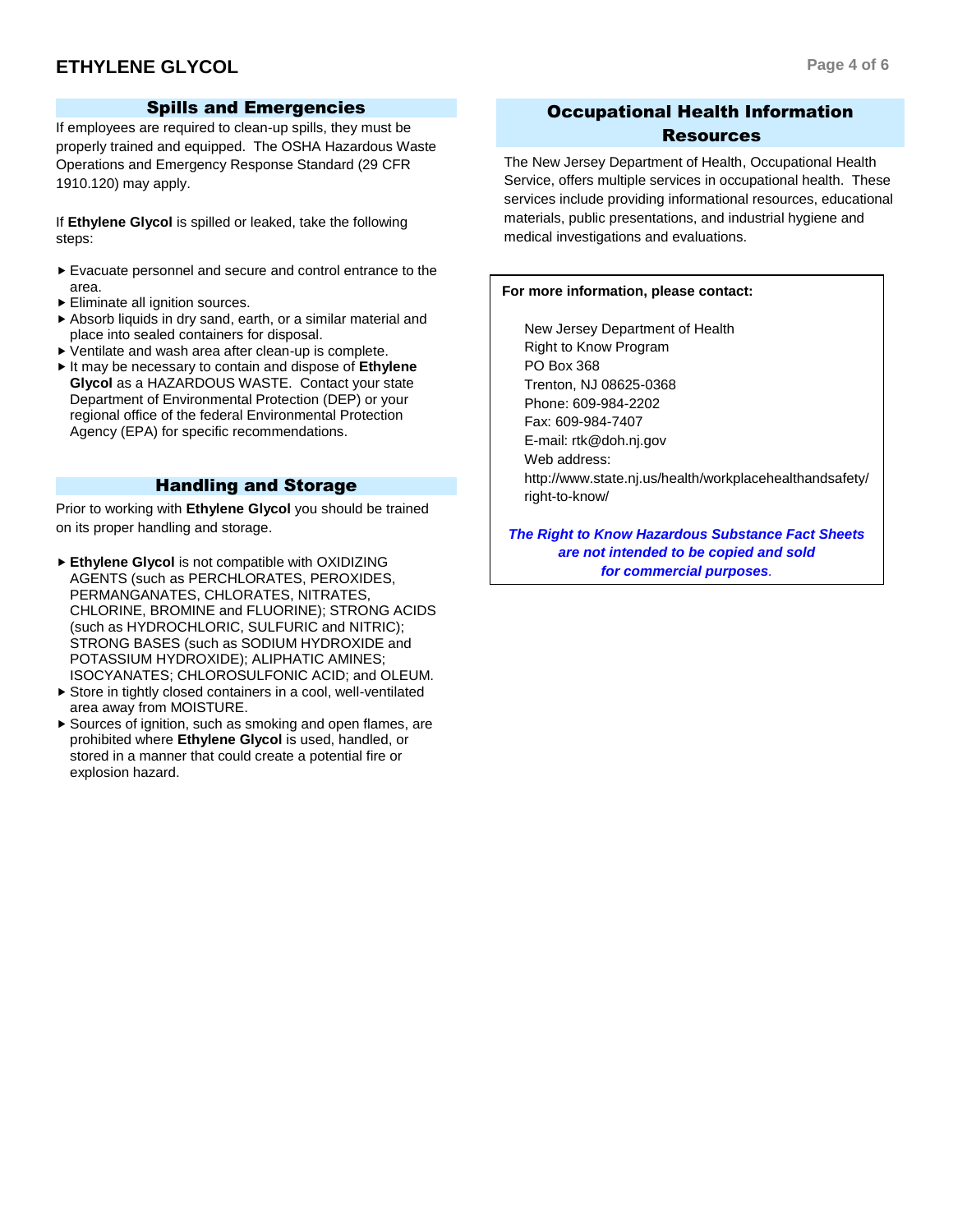# **ETHYLENE GLYCOL Page 5 of 6**

#### **GLOSSARY**

**ACGIH** is the American Conference of Governmental Industrial Hygienists. They publish guidelines called Threshold Limit Values (TLVs) for exposure to workplace chemicals.

**Acute Exposure Guideline Levels** (AEGLs) are established by the EPA. They describe the risk to humans resulting from once-in-a lifetime, or rare, exposure to airborne chemicals.

**Boiling point** is the temperature at which a substance can change its physical state from a liquid to a gas.

A **carcinogen** is a substance that causes cancer.

The **CAS number** is unique, identifying number, assigned by the Chemical Abstracts Service, to a specific chemical.

**CFR** is the Code of Federal Regulations, which are the regulations of the United States government.

A **combustible** substance is a solid, liquid or gas that will burn.

A **corrosive** substance is a gas, liquid or solid that causes destruction of human skin or severe corrosion of containers.

The **critical temperature** is the temperature above which a gas cannot be liquefied, regardless of the pressure applied.

**DEP** is the New Jersey Department of Environmental Protection.

**DOT** is the Department of Transportation, the federal agency that regulates the transportation of chemicals.

**EPA** is the Environmental Protection Agency, the federal agency responsible for regulating environmental hazards.

**ERG** is the Emergency Response Guidebook. It is a guide for emergency responders for transportation emergencies involving hazardous substances.

**Emergency Response Planning Guideline** (ERPG) values provide estimates of concentration ranges where one reasonably might anticipate observing adverse effects.

A **fetus** is an unborn human or animal.

A **flammable** substance is a solid, liquid, vapor or gas that will ignite easily and burn rapidly.

The **flash point** is the temperature at which a liquid or solid gives off vapor that can form a flammable mixture with air.

**IARC** is the International Agency for Research on Cancer, a scientific group.

**Ionization Potential** is the amount of energy needed to remove an electron from an atom or molecule. It is measured in electron volts.

**IRIS** is the Integrated Risk Information System database on human health effects that may result from exposure to various chemicals, maintained by federal EPA.

**LEL** or **Lower Explosive Limit**, is the lowest concentration of a combustible substance (gas or vapor) in the air capable of continuing an explosion.

**mg/m3** means milligrams of a chemical in a cubic meter of air. It is a measure of concentration (weight/volume).

A **mutagen** is a substance that causes mutations. A **mutation** is a change in the genetic material in a body cell. Mutations can lead to birth defects, miscarriages, or cancer.

**NFPA** is the National Fire Protection Association. It classifies substances according to their fire and explosion hazard.

**NIOSH** is the National Institute for Occupational Safety and Health. It tests equipment, evaluates and approves respirators, conducts studies of workplace hazards, and proposes standards to OSHA.

**NTP** is the National Toxicology Program which tests chemicals and reviews evidence for cancer.

**OSHA** is the federal Occupational Safety and Health Administration, which adopts and enforces health and safety standards.

**PEOSHA** is the New Jersey Public Employees Occupational Safety and Health Act, which adopts and enforces health and safety standards in public workplaces.

**Permeated** is the movement of chemicals through protective materials.

**ppm** means parts of a substance per million parts of air. It is a measure of concentration by volume in air.

**Protective Action Criteria** (PAC) are values established by the Department of Energy and are based on AEGLs and ERPGs. They are used for emergency planning of chemical release events.

A **reactive** substance is a solid, liquid or gas that releases energy under certain conditions.

**STEL** is a Short Term Exposure Limit which is usually a 15 minute exposure that should not be exceeded at any time during a work day.

A **teratogen** is a substance that causes birth defects by damaging the fetus.

**UEL** or **Upper Explosive Limit** is the highest concentration in air above which there is too much fuel (gas or vapor) to begin a reaction or explosion.

**Vapor Density** is the ratio of the weight of a given volume of one gas to the weight of another (usually *Air*), at the same temperature and pressure.

The **vapor pressure** is a force exerted by the vapor in equilibrium with the solid or liquid phase of the same substance. The higher the vapor pressure the higher concentration of the substance in air.